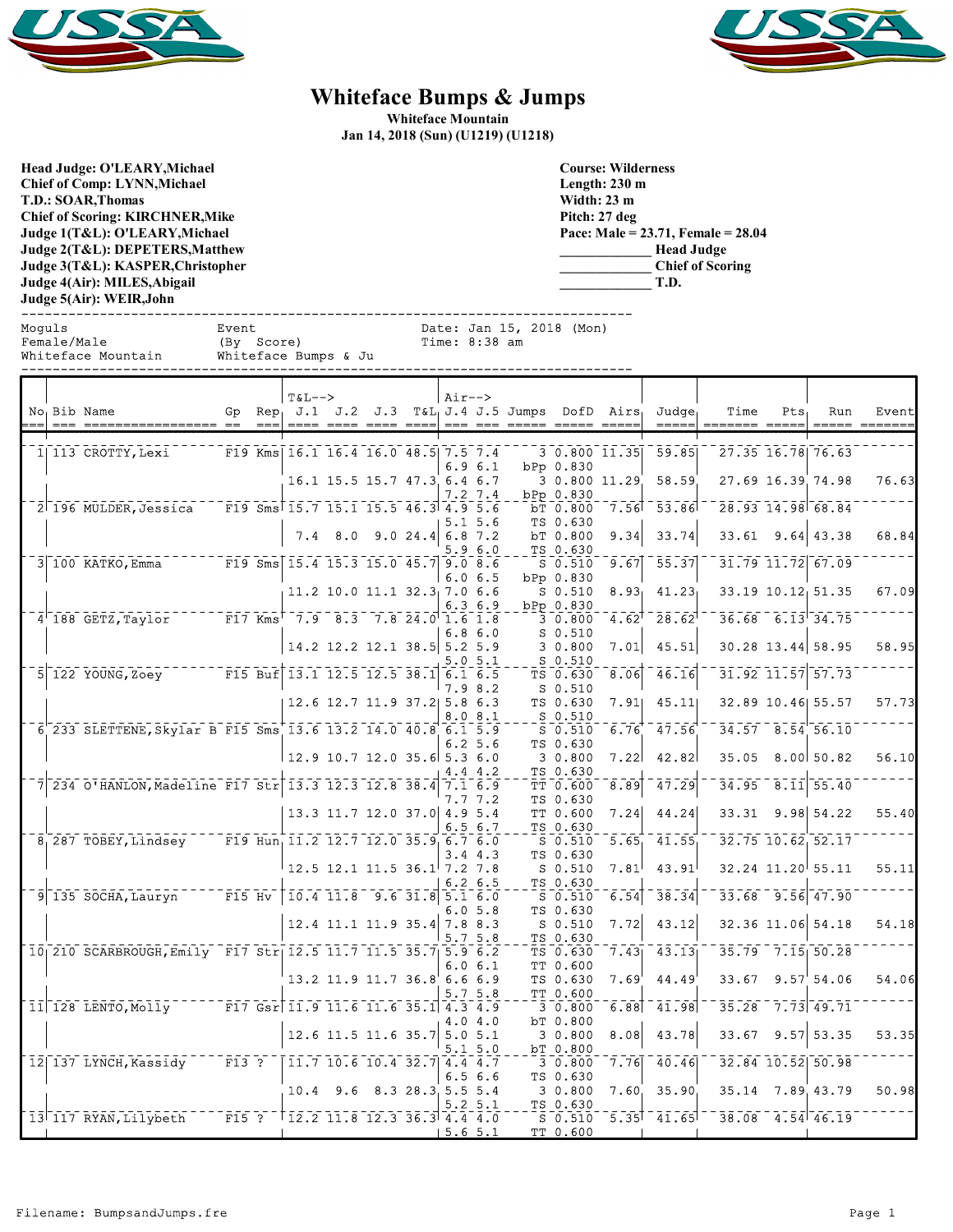Moguls Event Date: Jan 15, 2018 (Mon)<br>Female/Male (By Score) Time: 8:38 am<br>Whiteface Mountain Whiteface Bumps & Ju Female/Male (By Score) Time: 8:38 am Whiteface Mountain Whiteface Bumps & Ju

|  |                                                                                                                                                                                                                                                                                                       |                                                |                         | $T&L-->$                                                                                                             |                                                                                                        |      | $\overline{\text{Air}} \rightarrow$ |                         |                                                |                                                       |        |                                                            |                                                                                                                                                                                                                                                                                                                     |      |                        |                 |
|--|-------------------------------------------------------------------------------------------------------------------------------------------------------------------------------------------------------------------------------------------------------------------------------------------------------|------------------------------------------------|-------------------------|----------------------------------------------------------------------------------------------------------------------|--------------------------------------------------------------------------------------------------------|------|-------------------------------------|-------------------------|------------------------------------------------|-------------------------------------------------------|--------|------------------------------------------------------------|---------------------------------------------------------------------------------------------------------------------------------------------------------------------------------------------------------------------------------------------------------------------------------------------------------------------|------|------------------------|-----------------|
|  | No Bib Name<br>---- --                                                                                                                                                                                                                                                                                |                                                | $==$                    |                                                                                                                      |                                                                                                        |      | $== = = ==$                         |                         | Gp Rep J.1 J.2 J.3 T&L J.4 J.5 Jumps DofD Airs |                                                       |        | Judge                                                      | Time                                                                                                                                                                                                                                                                                                                | Pts  | Run                    | Event<br>====== |
|  |                                                                                                                                                                                                                                                                                                       |                                                |                         |                                                                                                                      | $11.7$ 10.4 10.3 32.4                                                                                  |      |                                     | $3.4 \, 3.3$<br>7.0 6.4 |                                                | T 0.480<br>$S$ 0.510                                  | 5.02   | 37.42                                                      | 38.58                                                                                                                                                                                                                                                                                                               | 3.97 | 41.39                  | 46.19           |
|  | $14$   132 SOCHA, Morghan                                                                                                                                                                                                                                                                             |                                                | $F17$ Hv $\overline{ }$ | $\frac{1}{10.6}$ $\frac{7}{3}$ $\frac{9}{9}$ $\frac{0}{27}$ $\frac{2}{5}$ $\frac{7}{5}$ $\frac{5}{8}$ $\frac{3}{10}$ |                                                                                                        |      |                                     |                         |                                                | $S$ 0.510 6.97                                        |        | $\sqrt{34.47}$                                             | $34.67 - 8.43$ $42.90$                                                                                                                                                                                                                                                                                              |      |                        |                 |
|  |                                                                                                                                                                                                                                                                                                       |                                                |                         |                                                                                                                      | $1.1 \t0.4 \t0.8 \t2.3 \t7.2 \t7.1$                                                                    |      |                                     | 4.6 5.0                 |                                                | TS 0.630<br>$S_0.510$                                 | 3.64   | 5.94                                                       | (none)                                                                                                                                                                                                                                                                                                              |      | 5.94                   | 42.90           |
|  | 15 220 COHEN, Jessica                                                                                                                                                                                                                                                                                 |                                                |                         | $\overline{F17}$ Kms $10.7$ $10.8$ $9.7$ $31.2$ $4.5$ $4.0$                                                          |                                                                                                        |      | . 0                                 | $\cdot$ 0               |                                                | S 0.510                                               | 4.93   | $-36.13$                                                   | $38.66$ $3.88$ $40.01$                                                                                                                                                                                                                                                                                              |      |                        |                 |
|  |                                                                                                                                                                                                                                                                                                       |                                                |                         |                                                                                                                      |                                                                                                        |      |                                     | 4.7 4.1                 |                                                | TS 0.630                                              |        |                                                            |                                                                                                                                                                                                                                                                                                                     |      |                        |                 |
|  |                                                                                                                                                                                                                                                                                                       |                                                |                         |                                                                                                                      |                                                                                                        | dnf  |                                     |                         |                                                |                                                       | dnf    |                                                            | (none)                                                                                                                                                                                                                                                                                                              |      | dnf                    | 40.01           |
|  | $16$ 45 MORSE, Nina                                                                                                                                                                                                                                                                                   | $-\bar{F}17$ ?                                 |                         |                                                                                                                      | $\overline{7.3}$ $\overline{8.9}$ $\overline{8.5}$ $\overline{24.7}$ $\overline{4.6}$ $\overline{3.9}$ |      |                                     | 6.65.9                  |                                                | $S$ 0.510<br>TS 0.630                                 | ີ6.09້ | $\overline{30.79}$                                         | $38.81$ $3.70$ $34.49$                                                                                                                                                                                                                                                                                              |      |                        |                 |
|  |                                                                                                                                                                                                                                                                                                       |                                                |                         |                                                                                                                      | 6.0 7.6 5.2 18.8 3.6 3.9                                                                               |      |                                     |                         |                                                | $S$ 0.510                                             | 6.15   | 24.95                                                      |                                                                                                                                                                                                                                                                                                                     |      | $38.98$ $3.51$ 28.46   | 34.49           |
|  | $17$ <sup><math>-109</math></sup> SETAREH, Rachel                                                                                                                                                                                                                                                     |                                                | $F15$ Kms               | $-3.6 - 3.0 - 3.0 - 9.6 - 3.7 - 3.0$                                                                                 |                                                                                                        |      |                                     | 6.6 6.9                 |                                                | TS 0.630<br>$S$ 0.510                                 | 1.70   | 11.30                                                      |                                                                                                                                                                                                                                                                                                                     |      | $41.04$ $1.16$ $12.46$ |                 |
|  |                                                                                                                                                                                                                                                                                                       |                                                |                         |                                                                                                                      | 6.8 7.2 8.0 22.0 5.0 5.0                                                                               |      |                                     |                         |                                                | $S$ 0.510                                             | 2.55   | 24.55                                                      | 42.31                                                                                                                                                                                                                                                                                                               |      | 24.55                  | 24.55           |
|  |                                                                                                                                                                                                                                                                                                       |                                                |                         |                                                                                                                      |                                                                                                        |      |                                     | $\cdot$ 0               |                                                |                                                       |        |                                                            |                                                                                                                                                                                                                                                                                                                     |      |                        |                 |
|  | 18 119 ROBINSON, Sofia                                                                                                                                                                                                                                                                                | $ \bar{F}$ 17 $\overline{K}$ ms $\overline{S}$ |                         | $\begin{bmatrix} 0.1 & 0.1 & 0.1 & 0.1 & 0.3 & 1.0 & 3 \end{bmatrix}$                                                |                                                                                                        |      | . 0                                 | $\cdot$ .0              |                                                | $\overline{3}\,\overline{0.800}^{-}\,\overline{0.52}$ |        | $\overline{0.82}$                                          | (none)                                                                                                                                                                                                                                                                                                              |      | 0.82                   |                 |
|  |                                                                                                                                                                                                                                                                                                       |                                                |                         |                                                                                                                      |                                                                                                        | dns  |                                     |                         |                                                |                                                       | dns    |                                                            | (none)                                                                                                                                                                                                                                                                                                              |      | dns                    | 0.82            |
|  | 19 200 HILGERT, Lauren                                                                                                                                                                                                                                                                                | $F19$ Msn                                      |                         |                                                                                                                      |                                                                                                        | dns  |                                     |                         |                                                |                                                       | dns    |                                                            | (none)                                                                                                                                                                                                                                                                                                              |      | dns                    |                 |
|  |                                                                                                                                                                                                                                                                                                       |                                                |                         |                                                                                                                      |                                                                                                        | dnsl |                                     |                         |                                                |                                                       | dnsl   |                                                            | (none)                                                                                                                                                                                                                                                                                                              |      | dns                    | dns             |
|  | 19 110 LOYST, Jamie 70 F17 Str                                                                                                                                                                                                                                                                        |                                                |                         |                                                                                                                      |                                                                                                        | dns  |                                     |                         |                                                |                                                       | dns    |                                                            | (none)                                                                                                                                                                                                                                                                                                              |      | dns                    |                 |
|  |                                                                                                                                                                                                                                                                                                       |                                                |                         |                                                                                                                      |                                                                                                        |      |                                     |                         |                                                |                                                       |        |                                                            |                                                                                                                                                                                                                                                                                                                     |      |                        | dns             |
|  |                                                                                                                                                                                                                                                                                                       |                                                |                         |                                                                                                                      |                                                                                                        | dns  |                                     |                         |                                                |                                                       | dns    |                                                            | (none)                                                                                                                                                                                                                                                                                                              |      | dns                    |                 |
|  | 19, 205 MCGUIRE, Kaitlyn F17 Hv                                                                                                                                                                                                                                                                       |                                                |                         |                                                                                                                      | dns dns dns                                                                                            | dns  |                                     |                         |                                                |                                                       | dns,   | dns,                                                       |                                                                                                                                                                                                                                                                                                                     |      | dns                    |                 |
|  |                                                                                                                                                                                                                                                                                                       |                                                |                         |                                                                                                                      |                                                                                                        | dns  |                                     |                         |                                                |                                                       | dns    |                                                            | (none)                                                                                                                                                                                                                                                                                                              |      | dns                    | dns             |
|  |                                                                                                                                                                                                                                                                                                       |                                                |                         |                                                                                                                      |                                                                                                        |      |                                     |                         |                                                |                                                       |        |                                                            |                                                                                                                                                                                                                                                                                                                     |      |                        |                 |
|  | 1 288 STIEFEL, Adam                                                                                                                                                                                                                                                                                   |                                                |                         |                                                                                                                      |                                                                                                        |      |                                     | 9.0 8.9                 |                                                | bT 0.700                                              |        | M17 Kms 15.1 15.2 15.8 46.1 7.5 6.9 7opA 0.860 12.45 58.55 | 23.09 16.83 75.38                                                                                                                                                                                                                                                                                                   |      |                        |                 |
|  |                                                                                                                                                                                                                                                                                                       |                                                |                         | $17.6$ 18.2 18.3 54.1 8.3 8.2                                                                                        |                                                                                                        |      |                                     | 6.7 6.8                 |                                                | 7opA 0.860 11.94<br>bL 0.720                          |        | 66.04                                                      |                                                                                                                                                                                                                                                                                                                     |      | 23.79 15.89 81.93      | 81.93           |
|  | 2 216 BEAUREGARD, Ian                                                                                                                                                                                                                                                                                 |                                                |                         | M19 Kms 17.9 17.5 17.9 53.3 7.0 6.6                                                                                  |                                                                                                        |      |                                     |                         |                                                | $3\overline{0.700}\overline{10.55}$                   |        | 63.85                                                      |                                                                                                                                                                                                                                                                                                                     |      | 23.64 16.09 79.94      |                 |
|  |                                                                                                                                                                                                                                                                                                       |                                                |                         |                                                                                                                      | 14.6 13.8 14.0 42.4 8.3 8.3                                                                            |      |                                     | 7.9 8.2                 |                                                | bL 0.720<br>30.700                                    | 7.96   | 50.36                                                      |                                                                                                                                                                                                                                                                                                                     |      | 24.63 14.75 65.11      | 79.94           |
|  | 3 129 TIKTINSKY, Peter                                                                                                                                                                                                                                                                                |                                                |                         | MSr Sms 17.3 17.6 17.4 52.3 7.9 8.5                                                                                  |                                                                                                        |      |                                     | 5.4 5.1                 |                                                | $S_0.410$<br>$7$ opA $0.860$ $12.77$                  |        | 65.07                                                      | $\overline{24.79}$ 14.54, 79.61                                                                                                                                                                                                                                                                                     |      |                        |                 |
|  |                                                                                                                                                                                                                                                                                                       |                                                |                         |                                                                                                                      |                                                                                                        |      |                                     | 8.2 7.7                 |                                                | bL 0.720                                              |        |                                                            |                                                                                                                                                                                                                                                                                                                     |      |                        |                 |
|  |                                                                                                                                                                                                                                                                                                       |                                                |                         |                                                                                                                      | $16.3$ 17.0 16.3 49.6 6.8 6.9                                                                          |      | 7.9 8.4                             |                         |                                                | 7opA 0.860 11.74<br>bL 0.720                          |        | 61.34                                                      |                                                                                                                                                                                                                                                                                                                     |      | 25.43 13.67 75.01      | 79.61           |
|  | $4$ 225 SHAMBELAN, C.J. $-$ M19 Kms 16.8 16.0 17.0 49.8 7.9 $\frac{1}{6}$ , $\frac{1}{2}$ $\frac{1}{6}$ , $\frac{1}{6}$ $\frac{1}{6}$ , $\frac{1}{6}$ $\frac{1}{6}$ , $\frac{1}{6}$ $\frac{1}{6}$ , $\frac{1}{6}$ $\frac{1}{6}$ , $\frac{1}{6}$ $\frac{1}{6}$ , $\frac{1}{6}$ $\frac{1}{6}$ , $\frac$ |                                                |                         |                                                                                                                      |                                                                                                        |      |                                     | 7.0 7.0                 |                                                | 3oGB 0.940                                            |        |                                                            |                                                                                                                                                                                                                                                                                                                     |      |                        |                 |
|  |                                                                                                                                                                                                                                                                                                       |                                                |                         | $16.4$ 16.8 15.4 48.6 7.0 6.8                                                                                        |                                                                                                        |      |                                     |                         | 8.7 8.6 3oGB 0.940                             | 7opA 0.860 14.05                                      |        |                                                            | $62.65$ 24.68 14.69 77.34                                                                                                                                                                                                                                                                                           |      |                        | 77.50           |
|  | 5 924 HEIMS, Kalman M19 Kms 9.4 9.4 8.2 27.0 5.4 6.0                                                                                                                                                                                                                                                  |                                                |                         |                                                                                                                      |                                                                                                        |      |                                     |                         |                                                |                                                       |        |                                                            | $\overline{56.830}$ 11.43 38.43 $\overline{23.37}$ 16.45 54.88                                                                                                                                                                                                                                                      |      |                        |                 |
|  |                                                                                                                                                                                                                                                                                                       |                                                |                         | 15.6 15.7 16.3 47.6 8.5 8.4                                                                                          |                                                                                                        |      |                                     |                         | 7.7 7.9 7opA 0.860                             |                                                       |        |                                                            | bF 0.830 13.88 $61.48$ 24.33 15.16 76.64                                                                                                                                                                                                                                                                            |      |                        | 76.64           |
|  | 6 123 KOSINSKI, Henry M17 Sms 15.2 16.0 14.9 46.1 7.2 6.8                                                                                                                                                                                                                                             |                                                |                         |                                                                                                                      |                                                                                                        |      |                                     |                         | 7.9 8.1 7opA 0.860                             |                                                       |        |                                                            | $\frac{1}{2}$ $\frac{1}{2}$ $\frac{1}{2}$ $\frac{1}{2}$ $\frac{1}{2}$ $\frac{1}{2}$ $\frac{1}{2}$ $\frac{1}{2}$ $\frac{1}{2}$ $\frac{1}{2}$ $\frac{1}{2}$ $\frac{1}{2}$ $\frac{1}{2}$ $\frac{1}{2}$ $\frac{1}{2}$ $\frac{1}{2}$ $\frac{1}{2}$ $\frac{1}{2}$ $\frac{1}{2}$ $\frac{1}{2}$ $\frac{1}{2}$ $\frac{1}{2}$ |      |                        |                 |
|  |                                                                                                                                                                                                                                                                                                       |                                                |                         |                                                                                                                      |                                                                                                        |      |                                     | 7.9 7.1                 |                                                | 3oGB 0.940                                            |        |                                                            |                                                                                                                                                                                                                                                                                                                     |      |                        |                 |
|  |                                                                                                                                                                                                                                                                                                       |                                                |                         | $17.1$ 16.3 16.5 49.9 4.0 4.0                                                                                        |                                                                                                        |      |                                     | 7.0 6.1                 | 3oGB 0.940                                     | $\bm{\triangleright}$ F 0.830 9.47                    |        |                                                            | $59.37$ 24.23 15.29 74.66                                                                                                                                                                                                                                                                                           |      |                        | 74.66           |
|  | $7$ 206 NORTH, Curtis $12.8$ 11.7 13.1 37.6 7.7 7.0                                                                                                                                                                                                                                                   |                                                |                         |                                                                                                                      |                                                                                                        |      |                                     | $6.2\;5.8$              |                                                | 3p 0.730 9.02<br>TTT 0.610                            |        |                                                            | $-46.62$ $-26.65$ 12.03 58.65                                                                                                                                                                                                                                                                                       |      |                        |                 |
|  |                                                                                                                                                                                                                                                                                                       |                                                |                         | 16.8 16.2 16.6 49.6 7.1 6.9                                                                                          |                                                                                                        |      |                                     |                         |                                                |                                                       |        |                                                            | 3p 0.730 9.95 59.55 26.53 12.19 71.74                                                                                                                                                                                                                                                                               |      |                        | 71.74           |
|  | 8 219 BOLESKY, Blake M17 Str 15.7 14.8 14.6 45.1 7.7 8.0                                                                                                                                                                                                                                              |                                                |                         |                                                                                                                      |                                                                                                        |      |                                     | 8.0 7.9                 |                                                | <b>TTT 0.610</b>                                      |        |                                                            | $\sqrt{5}$ $\sqrt{0.700}$ $\sqrt{10.56}$ $\sqrt{55.66}$ $\sqrt{26.30}$ $\sqrt{12.50}$ $\sqrt{68.16}$                                                                                                                                                                                                                |      |                        |                 |
|  |                                                                                                                                                                                                                                                                                                       |                                                |                         | $16.4$ 15.3 15.2 46.9 8.0 8.2                                                                                        |                                                                                                        |      |                                     | 7.0 6.9                 |                                                | bPp 0.730                                             |        |                                                            | $\text{bT}$ 0.700 10.92 57.82 26.47 12.27 70.09                                                                                                                                                                                                                                                                     |      |                        | 70.09           |
|  | $9\overline{)237}$ LEWIS, Alex $\overline{)13.4}$ 13.4 13.9 12.0 39.3 3.7 3.7                                                                                                                                                                                                                         |                                                |                         |                                                                                                                      |                                                                                                        |      |                                     | 7.07.4                  |                                                | bPp 0.730                                             |        |                                                            | $\frac{1}{2}$ bdF $\frac{1}{0}$ ,990 10.32 $\frac{1}{4}$ 49.62 $\frac{1}{2}$ 26.58 12.12 61.74                                                                                                                                                                                                                      |      |                        |                 |
|  |                                                                                                                                                                                                                                                                                                       |                                                |                         |                                                                                                                      |                                                                                                        |      |                                     | 8.4 7.9                 |                                                | 7opA 0.860                                            |        |                                                            |                                                                                                                                                                                                                                                                                                                     |      |                        |                 |
|  |                                                                                                                                                                                                                                                                                                       |                                                |                         | $13.5$ 13.0 13.0 39.5 5.8 6.0                                                                                        |                                                                                                        |      |                                     | 8.28.1                  |                                                | 7opA 0.860                                            |        |                                                            | $\text{bdF}$ 0.990 12.84 52.34 24.73 14.62 66.96                                                                                                                                                                                                                                                                    |      |                        | 66.96           |
|  | 10 232 O'HANLON, Patrick M15 Str 14.7 15.3 14.6 44.6 4.9 5.6                                                                                                                                                                                                                                          |                                                |                         |                                                                                                                      |                                                                                                        |      |                                     |                         |                                                |                                                       |        |                                                            | $\overline{b}$ L 0.720 7.13 51.73 28.00 10.21 61.94                                                                                                                                                                                                                                                                 |      |                        |                 |
|  |                                                                                                                                                                                                                                                                                                       |                                                |                         |                                                                                                                      |                                                                                                        |      |                                     | $6.2\;6.5$              |                                                | TS 0.530                                              |        |                                                            |                                                                                                                                                                                                                                                                                                                     |      |                        |                 |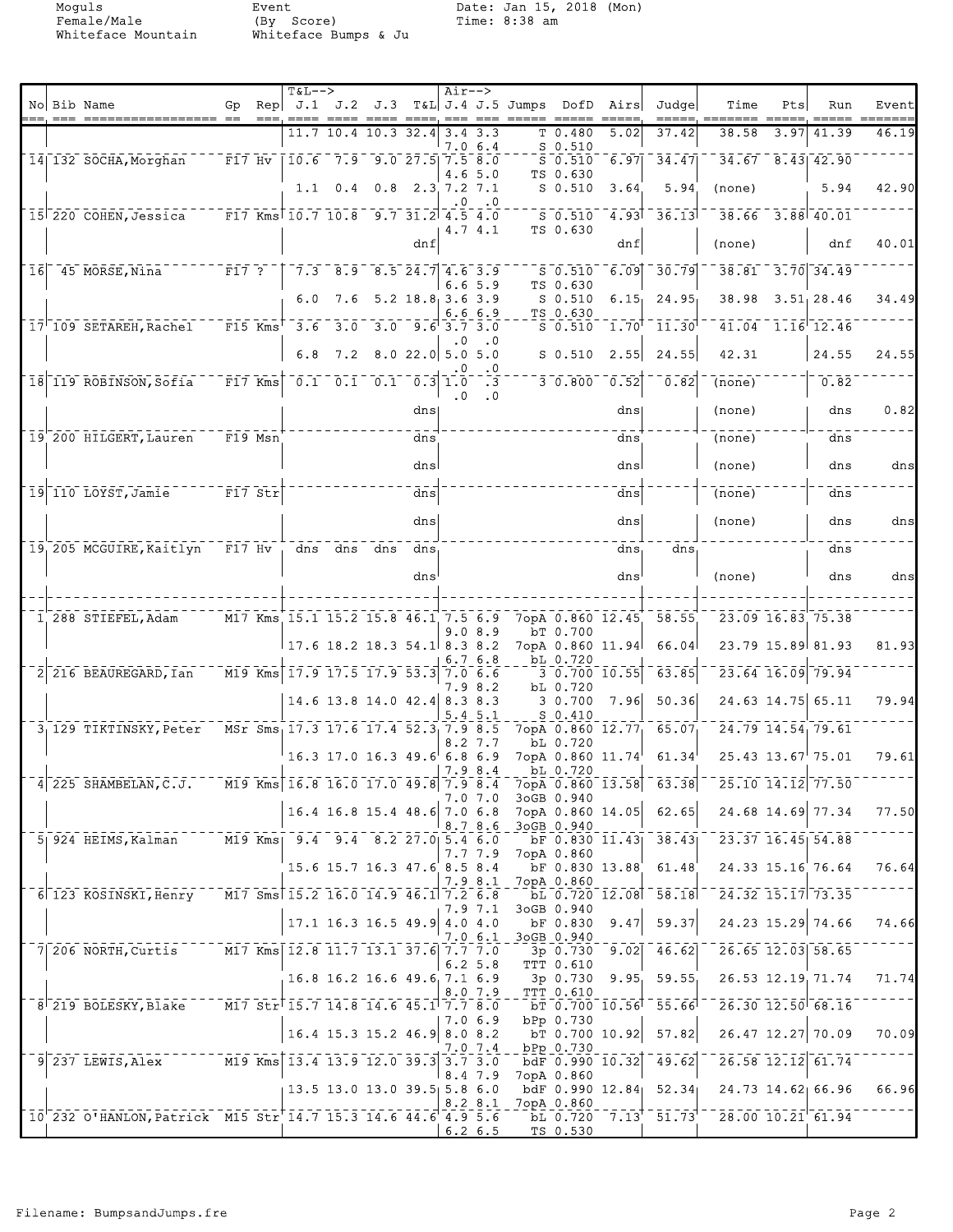Moguls Event Date: Jan 15, 2018 (Mon)<br>Female/Male (By Score) Time: 8:38 am<br>Whiteface Mountain Whiteface Bumps & Ju Female/Male (By Score) Time: 8:38 am Whiteface Mountain Whiteface Bumps & Ju

| $==  =$ | No Bib Name                                                                                                                                                | Gp.                  | Re <sub>D</sub> | $T&L-->$                                                                 |             |                                                                    |                  | $Air--$            |           | J.1 J.2 J.3 T&L J.4 J.5 Jumps DofD Airs |                               |                                                                               | Judge              | Time                                                                                                                                                                                                                                                                            | Pts         | Run                                   | Event |
|---------|------------------------------------------------------------------------------------------------------------------------------------------------------------|----------------------|-----------------|--------------------------------------------------------------------------|-------------|--------------------------------------------------------------------|------------------|--------------------|-----------|-----------------------------------------|-------------------------------|-------------------------------------------------------------------------------|--------------------|---------------------------------------------------------------------------------------------------------------------------------------------------------------------------------------------------------------------------------------------------------------------------------|-------------|---------------------------------------|-------|
|         |                                                                                                                                                            |                      |                 |                                                                          |             | $15.3$ 15.0 15.1 45.4                                              |                  | 6.66.6<br>5.0 5.6  |           |                                         | bT 0.700<br>TS 0.530          | 7.42                                                                          | 52.82              |                                                                                                                                                                                                                                                                                 | 27.56 10.80 | 63.62                                 | 63.62 |
|         | 11 195 LEVITTS, Blake                                                                                                                                      |                      |                 | M19 Kms 14.2 14.3 14.7 43.2 7.4 8.3                                      |             |                                                                    |                  | 6.47.0             |           |                                         | 3 0.700<br><b>TTS 0.640</b>   | 9.78                                                                          | $\overline{52.98}$ |                                                                                                                                                                                                                                                                                 |             | $28.26 - 9.85$ 62.83                  |       |
|         |                                                                                                                                                            |                      |                 |                                                                          |             | 14.6 13.6 13.3 41.5 7.9 8.2                                        |                  | 5.9 6.1            |           |                                         | 3 0.700<br>TT 0.500           | 8.63                                                                          | 50.13              | 28.16                                                                                                                                                                                                                                                                           |             | 9.99 60.12                            | 62.83 |
|         | 12 227 GRAMMAS, Caleb                                                                                                                                      |                      |                 | M15 Gsr 14.9 15.3 14.3 44.5 5.3 4.9                                      |             |                                                                    |                  |                    |           |                                         | bT 0.700                      | 7.76                                                                          | 52.26              | 28.17                                                                                                                                                                                                                                                                           |             | $9.98$ 62.24                          |       |
|         |                                                                                                                                                            |                      |                 |                                                                          |             | 14.9 14.0 13.5 42.4 6.5 6.4                                        |                  | 5.6 5.9            |           |                                         | bPp 0.730<br>bT 0.700         | 8.70                                                                          | 51.10              | 28.48                                                                                                                                                                                                                                                                           |             | 9.56 60.66                            | 62.24 |
|         | 13 209 CAPLAN, Nathan                                                                                                                                      |                      |                 | $\overline{M17}$ Sms $\overline{5.7}$ $\overline{5.6}$                   |             | $-5.5$ $16.8$ $7.0$ $6.8$                                          |                  | 5.6 5.9            |           |                                         | bPp 0.730                     | 7opA 0.860 10.41                                                              | $\overline{27.21}$ | 29.03                                                                                                                                                                                                                                                                           |             | $\sqrt{8.81}$ 36.02                   |       |
|         |                                                                                                                                                            |                      |                 |                                                                          |             | $14.7$ 13.6 14.0 42.3 6.0 5.9                                      |                  | $6.4\ \,5.9$       |           |                                         | bPp 0.730<br>7opA 0.860       | 9.96                                                                          | 52.26              | 28.86                                                                                                                                                                                                                                                                           |             | 9.04, 61.30                           | 61.30 |
|         | $14^{\dagger}$ 925 RYAN, Aidan                                                                                                                             |                      |                 | M17 Gsr <sup>1</sup> 15.5 15.8 13.8 45.1 <sup>1</sup> 3.8 4.2            |             |                                                                    |                  | 7.0 6.3            |           |                                         | bPp 0.730<br>3oGB 0.940       | 8.06                                                                          | 53.16              | 29.60                                                                                                                                                                                                                                                                           |             | $8.05$ <sup><math>-61.21</math></sup> |       |
|         |                                                                                                                                                            |                      |                 | 8.5                                                                      | 9.1         |                                                                    | 6.6 24.2 3.7 3.7 | 6.05.8             |           |                                         | bPp 0.730<br>3oGB 0.940       | 5.57                                                                          | 29.77              | 33.58                                                                                                                                                                                                                                                                           |             | $2.67$ 32.44                          | 61.21 |
|         | 15 124 PETRONE, Jack                                                                                                                                       | $\overline{M13}$ Kms |                 |                                                                          |             | $\begin{bmatrix} 7.5 & 7.4 & 6.9 & 21.8 & 6.2 & 6.0 \end{bmatrix}$ |                  |                    | 4.8 5.5   |                                         | K 0.410<br>3p 0.730           | 8.50                                                                          | 30.30              | 30.31                                                                                                                                                                                                                                                                           |             | $7.09$ 37.39                          |       |
|         |                                                                                                                                                            |                      |                 |                                                                          |             | 14.0 13.6 15.2 42.8 5.7 5.7                                        |                  | 7.4 7.9            |           |                                         | TS 0.530<br>3p 0.730          | 7.73                                                                          | 50.53              | 28.49                                                                                                                                                                                                                                                                           |             | 9.54 60.07                            | 60.07 |
|         | 16 150 OLSON, Stewart                                                                                                                                      | $M19$ Sms            |                 |                                                                          | $9.2$ 8.6   | 8.7 26.5 6.8 7.4                                                   |                  | 7.0 6.5            |           |                                         | TS 0.530<br>3oGB 0.940        | 6.93                                                                          | 33.43              |                                                                                                                                                                                                                                                                                 |             | $31.24$ $5.83$ 39.26                  |       |
|         |                                                                                                                                                            |                      |                 | 13.0 11.3 12.2 36.5  5.8 5.9                                             |             |                                                                    |                  | . 9                | $\cdot$ 1 |                                         | TS 0.530<br>3oGB 0.940        | 8.29                                                                          | 44.79              |                                                                                                                                                                                                                                                                                 |             | 25.16 14.04 58.83                     | 58.83 |
|         | 17 112 GRAMMAS, Elijah                                                                                                                                     |                      |                 | $\sqrt{17}$ Gsr 11.9 13.5 13.5 38.9 6.9 7.5                              |             |                                                                    |                  | 4.3 4.9            |           |                                         | <b>TTT 0.610</b><br>bPp 0.730 | 6.47                                                                          | 45.37              |                                                                                                                                                                                                                                                                                 |             | 26.36 12.42 57.79                     |       |
|         |                                                                                                                                                            |                      |                 |                                                                          |             | 8.025.17.07.4                                                      |                  | 3.33.5             |           |                                         | N 0.360                       |                                                                               |                    |                                                                                                                                                                                                                                                                                 |             | 30.35                                 |       |
|         |                                                                                                                                                            |                      |                 |                                                                          | $8.6$ $8.5$ |                                                                    |                  | 0                  | .0        |                                         | bPp 0.730                     | 5.25                                                                          | 30.35              | (none)                                                                                                                                                                                                                                                                          |             |                                       | 57.79 |
|         | $18, 114$ DAMORE, Tyler                                                                                                                                    |                      |                 | M15 Kms 13.3 12.3 12.7 38.3 5.7 5.8                                      |             |                                                                    |                  | 6.2 5.9            |           |                                         | 3 0.700<br>3p 0.730           | 8.43                                                                          | 46.73              | 29.60                                                                                                                                                                                                                                                                           |             | 8.05 54.78                            |       |
|         |                                                                                                                                                            |                      |                 |                                                                          |             | $13.3$ 13.5 14.3 41.1 5.6 4.8                                      |                  | $6.2\;6.0$         |           |                                         | 3 0.700<br>3p 0.730           | 8.09                                                                          | 49.19              | 30.32                                                                                                                                                                                                                                                                           |             | $7.07 \, 56.26$                       | 56.26 |
|         | 19 169 LATTERMAN, Spencer M17 Sms 11.4 12.3 11.6 35.3 5.4 6.0                                                                                              |                      |                 |                                                                          |             |                                                                    |                  | 3.43.0             |           |                                         | bT 0.700<br>N 0.360           | 5.14                                                                          | 40.44              |                                                                                                                                                                                                                                                                                 |             | 26.83 11.78 52.22                     |       |
|         |                                                                                                                                                            |                      |                 |                                                                          |             | 13.7 12.1 11.8 37.6 4.5 5.4                                        |                  | 5.26.0             |           |                                         | bT 0.700<br>3 0.700           | 7.38                                                                          | 44.98              |                                                                                                                                                                                                                                                                                 |             | 28.06 10.12 55.10                     | 55.10 |
|         | 20 105 REILEY, Camden                                                                                                                                      |                      |                 | M17 Nys 12.6 12.0 11.5 36.1 5.6 5.5                                      |             |                                                                    |                  | 4.8 5.5            |           |                                         | 3 0.700<br>3p 0.730           | 7.64                                                                          | 43.74              | 29.62                                                                                                                                                                                                                                                                           |             | $8.02$ 51.76                          |       |
|         |                                                                                                                                                            |                      |                 |                                                                          |             | 12.7 11.3 11.8 35.8 5.8 6.2                                        |                  | 5.8 6.0            |           |                                         | 3 0.700<br>3p 0.730           | 8.50                                                                          | 44.30              | 28.22                                                                                                                                                                                                                                                                           |             | 9.91'54.21                            | 54.21 |
|         | 21 104 WHALEN, Cooper                                                                                                                                      |                      |                 | $\boxed{$ M17 Sgb $\boxed{5.8}$ $\boxed{8.2}$ $\boxed{6.6}$ 20.6 5.4 5.4 |             |                                                                    |                  |                    |           |                                         | 3 0.700                       | 5.49                                                                          | 26.09              | 31.60                                                                                                                                                                                                                                                                           |             | $\overline{5.35}$ $\overline{31.44}$  |       |
|         |                                                                                                                                                            |                      |                 |                                                                          |             | $10.2$ 10.9 11.9 33.0 6.0 6.3                                      |                  | 2.7 2.0<br>7.5 7.6 |           |                                         | 3p 0.730<br>3 0.700           | 9.81                                                                          | 42.81              | 28.53                                                                                                                                                                                                                                                                           |             | $9.49$ 52.30                          | 52.30 |
|         | 22 125 GREEN, Keenan                                                                                                                                       |                      |                 | M17 Kil 11.9 12.5 12.2 36.6 5.2 5.7                                      |             |                                                                    |                  |                    |           |                                         | 3p 0.730<br>TS 0.530          | $\overline{5.68}$                                                             | 42.28              |                                                                                                                                                                                                                                                                                 |             | $29.53$ $8.14$ $50.42$                |       |
|         |                                                                                                                                                            |                      |                 |                                                                          |             | 12.1 10.9 10.4 33.4 6.6 6.2                                        |                  | 4.2 3.8            |           |                                         | 30.700<br>TS 0.530            |                                                                               |                    | $7.41$ , $40.81$ , $30.14$ , $7.32$ , $48.13$                                                                                                                                                                                                                                   |             |                                       | 50.42 |
|         | 23 136 ROTHBERG, Michael M15 Kms 12.4 12.8 13.4 38.6 4.2 5.6                                                                                               |                      |                 |                                                                          |             |                                                                    |                  | 6.05.5             |           |                                         | 3 0.700<br><b>TTS 0.640</b>   |                                                                               |                    | $-5.71$ <sup>1</sup> $-44.31$ <sup>1</sup> $-31.08$ $-6.05$ $50.36$                                                                                                                                                                                                             |             |                                       |       |
|         |                                                                                                                                                            |                      |                 |                                                                          |             | 12.0 10.8 11.7 34.5 4.8 4.8                                        |                  | 3.94.6             |           |                                         | TTT 0.610<br>TS 0.530         | 5.31                                                                          |                    | $39.81$ $32.09$ $4.69$ $44.50$                                                                                                                                                                                                                                                  |             |                                       | 50.36 |
|         | 24 118 APPLEGATE, Colby M17 Sgb 9.8 11.4 9.3 30.5 5.7 5.9                                                                                                  |                      |                 |                                                                          |             |                                                                    |                  |                    | 5.5 5.6   |                                         | TT 0.500                      |                                                                               |                    | $-38.42$ $-29.10$ $-8.72$ $47.14$                                                                                                                                                                                                                                               |             |                                       |       |
|         |                                                                                                                                                            |                      |                 | 12.6 11.5 11.2 35.3 4.3 4.7                                              |             |                                                                    |                  | 15.65.0            |           |                                         | 3p 0.730<br>30.700            |                                                                               |                    | 6.46 $41.76$ 29.76 7.83 49.59 49.59                                                                                                                                                                                                                                             |             |                                       |       |
|         | $25$ 131 LESHEM, Alon M17 Str 12.1 12.7 12.3 37.1 4.1 4.3                                                                                                  |                      |                 |                                                                          |             |                                                                    |                  | 4.34.8             |           |                                         | 3p 0.730                      |                                                                               |                    | $-3$ 0.700 $-4.53$ $-41.63$ $-32.05$ $-4.74$ $-46.37$                                                                                                                                                                                                                           |             |                                       |       |
|         |                                                                                                                                                            |                      |                 | $ 11.5 \t10.8 \t10.2 \t32.5  5.4 \t6.1$                                  |             |                                                                    |                  | 3.03.0             |           |                                         | TS 0.530                      |                                                                               |                    | $3\;\; 0.700\quad 7.07 \quad 39.57 \quad \; 32.61\quad 3.98 \quad 43.55\quad \; 46.37$                                                                                                                                                                                          |             |                                       |       |
|         | $26\overline{201}$ GREEN, Conan $\overline{17}$ Kil $\overline{3.8}$ $\overline{4.4}$ $\overline{4.2}$ $\overline{12.4}$ $\overline{4.9}$ $\overline{4.8}$ |                      |                 |                                                                          |             |                                                                    |                  | 5.75.8             |           |                                         | TS 0.530                      | $  \frac{2}{3}$ $\frac{1}{0}$ , $\frac{1}{700}$ $\frac{1}{6}$ , $\frac{2}{8}$ |                    | $-18.68$ <sup>--</sup> 33.71 <sup>--</sup> 2.50 <sup>-</sup> 21.18 <sup>-</sup>                                                                                                                                                                                                 |             |                                       |       |
|         |                                                                                                                                                            |                      |                 | 11.6 12.3 12.1 36.0  5.0 4.9                                             |             |                                                                    |                  | 5.95.0             |           |                                         | TS 0.530<br>3 0.700           |                                                                               |                    | $5.26$ 41.26 31.93 4.90 46.16 46.16                                                                                                                                                                                                                                             |             |                                       |       |
|         | 27 162 TOBEY, Gavin M15 Hun, 6.7 5.7 5.8 18.2 6.0 6.7                                                                                                      |                      |                 |                                                                          |             |                                                                    |                  | $3.6 \, 3.2$       |           |                                         | TS 0.530                      |                                                                               |                    | $-3$ 0.700 5.71 23.91 (none) 23.91                                                                                                                                                                                                                                              |             |                                       |       |
|         |                                                                                                                                                            |                      |                 |                                                                          |             |                                                                    |                  | 2.02.8             |           |                                         | TS 0.530                      |                                                                               |                    |                                                                                                                                                                                                                                                                                 |             |                                       |       |
|         |                                                                                                                                                            |                      |                 | $11.3$ 11.1 11.4 33.8 5.2 5.9                                            |             |                                                                    |                  | 5.04.0             |           |                                         | TS 0.530                      |                                                                               |                    | $3$ 0.700 6.27 40.07 31.07 6.06 46.13 46.13                                                                                                                                                                                                                                     |             |                                       |       |
|         | $28$ 121 SCHEID, Nicholas M15 Sms $2.5$ 2.3 3.8 8.6 3.4 3.3                                                                                                |                      |                 |                                                                          |             |                                                                    |                  |                    | 5.4 5.9   |                                         | TS 0.530                      |                                                                               |                    | $\frac{1}{3}$ $\frac{1}{0}$ , $\frac{7}{0}$ $\frac{1}{0}$ $\frac{1}{5}$ , $\frac{3}{3}$ $\frac{1}{3}$ $\frac{1}{3}$ $\frac{1}{9}$ $\frac{3}{3}$ $\frac{1}{1}$ , $\frac{2}{3}$ $\frac{1}{9}$ $\frac{1}{9}$ $\frac{1}{8}$ $\frac{1}{8}$ $\frac{1}{8}$ $\frac{1}{8}$ $\frac{1}{8}$ |             |                                       |       |
|         |                                                                                                                                                            |                      |                 |                                                                          |             |                                                                    |                  |                    |           |                                         |                               |                                                                               |                    | 11.9 11.6 11.8 35.3 5.5 5.5 3 0.700 6.81 42.11 33.01 3.44 45.55 45.55                                                                                                                                                                                                           |             |                                       |       |